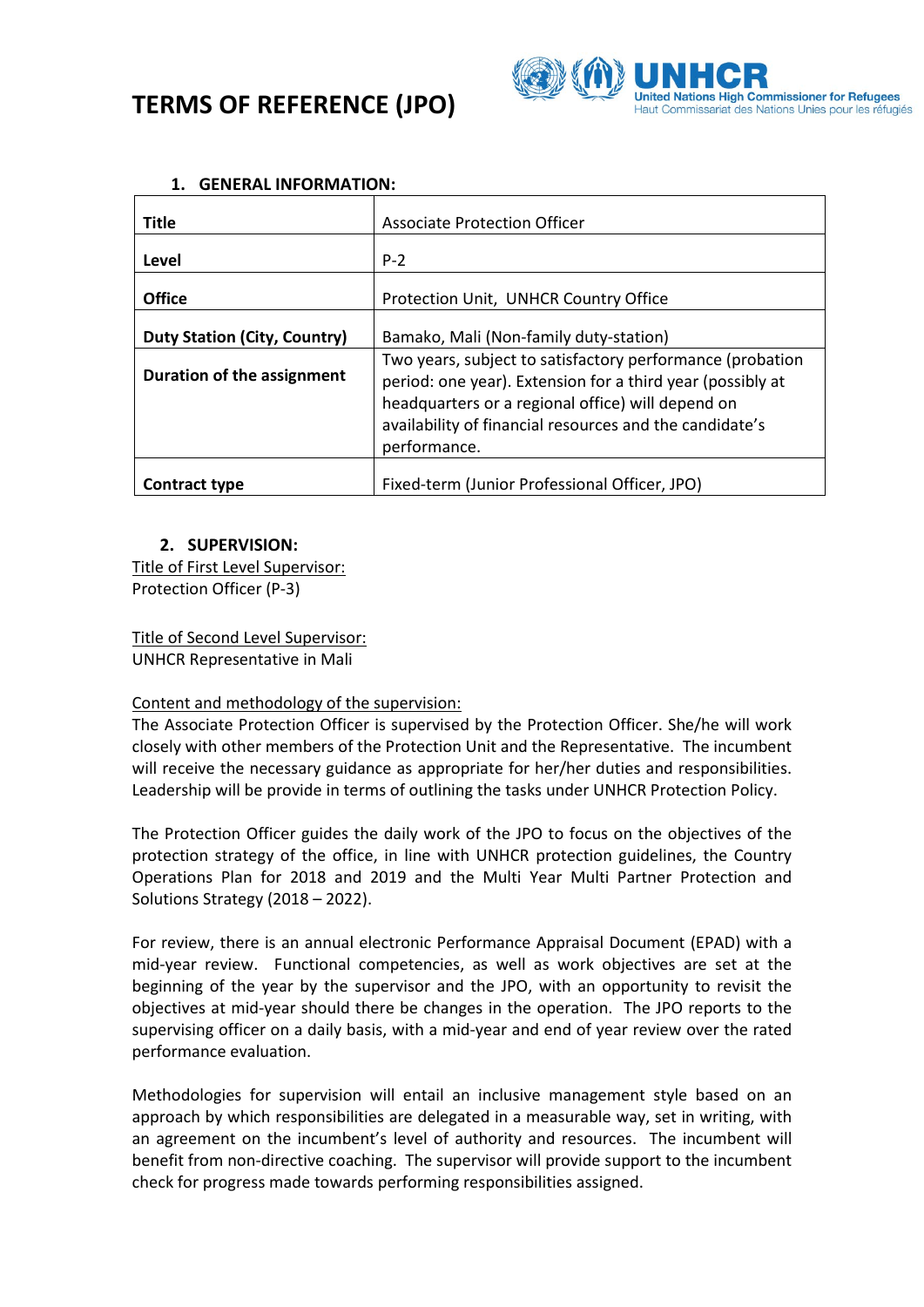## **3. DUTIES AND RESPONSIBILITIES:**

- Promote International and National Law and applicable UN/UNHCR and IASC policy, standards and codes of conduct.
- Foster their consistent and coherent interpretation and application through mainstreaming in all sectors and /or in clusters in applicable operations.
- Assist in providing comments on existing and draft legislation related to persons of concern.
- Provide legal advice and guidance on protection issues to persons of concern; liaise with competent authorities to ensure the issuance of personal and other relevant documentation.
- Provide advice on eligibility and status determination for persons of concern in compliance with UNHCR procedural standards and international protection principles.
- Participate in the protection cluster.
- Recommend durable solutions for the largest possible number of persons of concern through voluntary repatriation, local integration and where appropriate, resettlement.
- Assess resettlement needs and apply priorities for the resettlement of individuals and groups of refugees, help to identify refugees in need of resettlement.
- Interview refugees in need of resettlement and prepare Resettlement Referral Forms (RRF), in line with Resettlement SOPs. Update anti-fraud mechanisms for resettlement activities. Conduct BIA/BID when needed.
- Promote and contribute to measures to identify, prevent and reduce statelessness.
- Analyse statistics, trends, and other documents, and draft reports.
- Implement and oversee Standard Operating Procedures (SOPs) for all protection/solutions activities.
- Oversee and manage individual protection cases including those on SGBV and child protection. Monitor, and intervene in cases of refoulement, expulsion and other protection incidents through working relations with governments and other partners.
- Contribute to capacity-building initiatives for communities and individuals to assert their rights.
- Participate in initiatives to capacitate national authorities, relevant institutions and NGOs to strengthen national protection related legislation and procedures.
- Stay abreast of political, social, economic and cultural developments that have an impact on the protection environment.
- Perform any other related tasks as required.

#### **4. ACCOUNTABILITY**

- The protection of populations of concern is met through the application of International and National Law, relevant UN/UNHCR protection standards and IASC principles.
- The protection strategy incorporates a thorough age, gender and diversity (AGD) analysis and reflects the Organization's global, regional and country level priorities.
- The Participation of persons of concern is assured through continuous assessment and evaluation using participatory, rights and community based approaches.
- Protection incidents are immediately identified and addressed.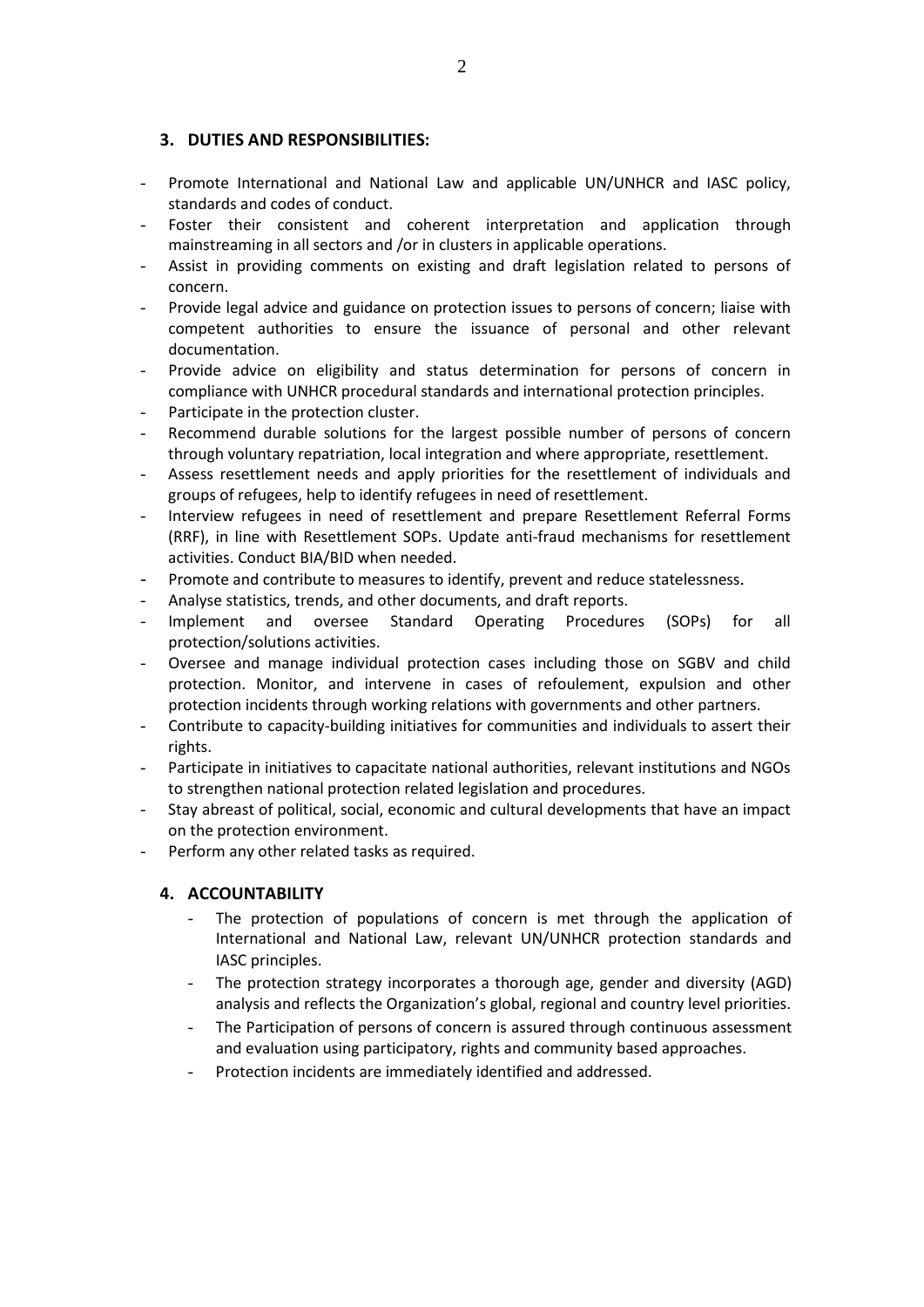## **5. QUALIFICATIONS AND EXPERIENCE:**

#### Qualifications:

University degree (MA) in Law, International Law, Social Sciences, Political Sciences or related field.

#### Experience:

At least 2 years, preferably 3 years, of relevant professional experience required. Experience in Refugee Status Determination and/or Resettlement and/or with Internally Displaced Persons desirable.

Field experience in West Africa desirable.

#### Skills:

Excellent written and oral presentation skills. Excellent knowledge in MS Word, Excel and ProGres database desirable.

Languages:

Fluency in English and French required.

## **6. REQUIRED COMPETENCIES:**

| <b>Code</b>          | <b>Managerial Competencies</b>          | Code       | <b>Cross-Functional Competencies</b>          |
|----------------------|-----------------------------------------|------------|-----------------------------------------------|
| $\triangleleft$ M001 | <b>Empowering and Building</b><br>Trust | X001       | <b>Analytical Thinking</b>                    |
| M002<br>2.           | <b>Managing Performance</b>             | X002<br>2. | <b>Innovation and Creativity</b>              |
| M003<br>3.           | <b>Judgement and Decision</b><br>Making | X003<br>3. | <b>Technological Awareness</b>                |
| M004<br>4.           | <b>Strategic Planning and Vision</b>    | X004       | <b>Negotiation and Conflict</b><br>Resolution |
| M005<br>5.           | Leadership                              | X005<br>5. | Planning and Organizing                       |
| M006<br>6.           | <b>Managing Resources</b>               | X006<br>6. | Policy Development and<br>Research            |
|                      |                                         | X007<br>7. | <b>Political Awareness</b>                    |
|                      |                                         | X008<br>8. | Stakeholder Management                        |
|                      |                                         | X009<br>9. | Change Capability and                         |
|                      |                                         |            | Adaptability                                  |

#### **7. TRAINING COMPONENTS AND LEARNING ELEMENTS:**

#### **Training components:**

Mandatory training courses:

- Basic Security in the Field / Advanced Security in the Field
- Protection Induction Programme (PIP)
- UN Course on Harassment, Sexual Harassment and Abuse of Authority
- Orientation to IPSAS

Recommended training courses:

- Age, gender and diversity approach
- Internally Displaced Persons (induction e learning)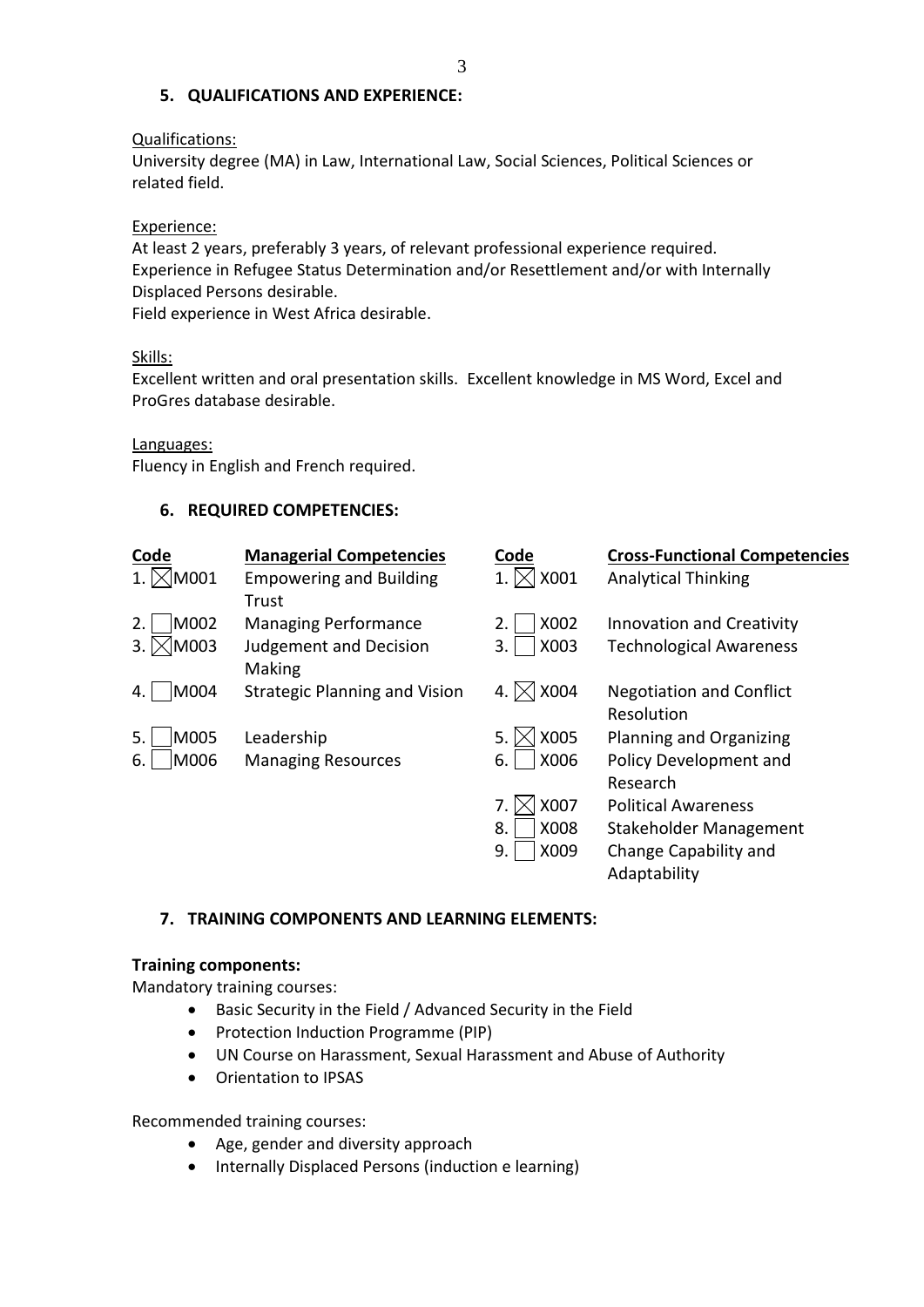- The e-learning Course on statelessness
- Managing an Effective Resettlement Operation

#### **Learning elements:**

By the end of one year assignment, the staff member will get a comprehensive understanding of the UNHCR mandate of international protection and search of durable solutions. S/he will understand and address substantive issues concerning the UNHCR operation and will have acquired:

- Skills to represent UNHCR in various fora, including other UN agencies, donors, and media, and inter cluster meetings with stakeholders.
- Drafting skills to present reports and correspondence on refugee issues.
- Applying the Result Based Management methodology.
- Skills to organize and conduct training on refugee matters for a wide diversity of audience.
- Ability to deal with high work pressure and multi-tasking.
- Experience dealing with individual cases and advocating with governmental institutions.

#### **8. OPERATIONAL CONTEXT:**

Despite the ongoing crisis in the Northern and central regions Mali has continued to provide a protective environment to refugees and asylum seekers. As of February 2018, the country hosts 19, 412 refugees, living in urban and rural settings. Mauritanian and Ivoirian refugees have been in a protracted refugee situation while, in January 2018, Mali received Burkinabe refugees who found safe haven in the Timbuktu and Gao regions. The national Commission for Refugees (CNCR), under the supervision of the Ministry of Territorial Administration, is responsible for Refugee Status Determination (RSD), registration and documentation. The CNCR is supported by UNHCR to strengthening access to RSD procedures, registration and individual documentation. The Malian asylum law entitles refugees with the same rights to health care, education and social security just as the nationals. However, for urban refugees, the economic context has proven to be challenging for the development of self-reliance and their successful insertion into the host society. They are struggling to access formal employment and livelihoods. As for refugees in protracted situations such as the Mauritanians and Ivoirians, there are perspectives for durable solutions, respectively through local integration and voluntary repatriation. UNHCR supports livelihoods programs as well as the local integration process of Mauritanian refugees and voluntary repatriation for Ivoirians.

Mali is also affected by internal displacements. As of February 28, 2018, there are 47,706 internally displaced persons. The Government of Mali ratified the African Union Convention for the Protection and Assistance of Internally Displaced Persons in Africa (Kampala Convention) on June 16, 2010 and the instruments of ratification were deposited with the African Union in November 2012. However, the Convention has not yet been integrated into the national legal framework. UNHCR is supporting the Government of Mali in the process of integrating the Kampala Convention into the Malian legislation and is coordinating the protection cluster in Bamako and in the regions. UNHCR is also conducting protection monitoring in the northern and central regions to collect protection incidents, to analyze the protection environment and to promote an adequate response.